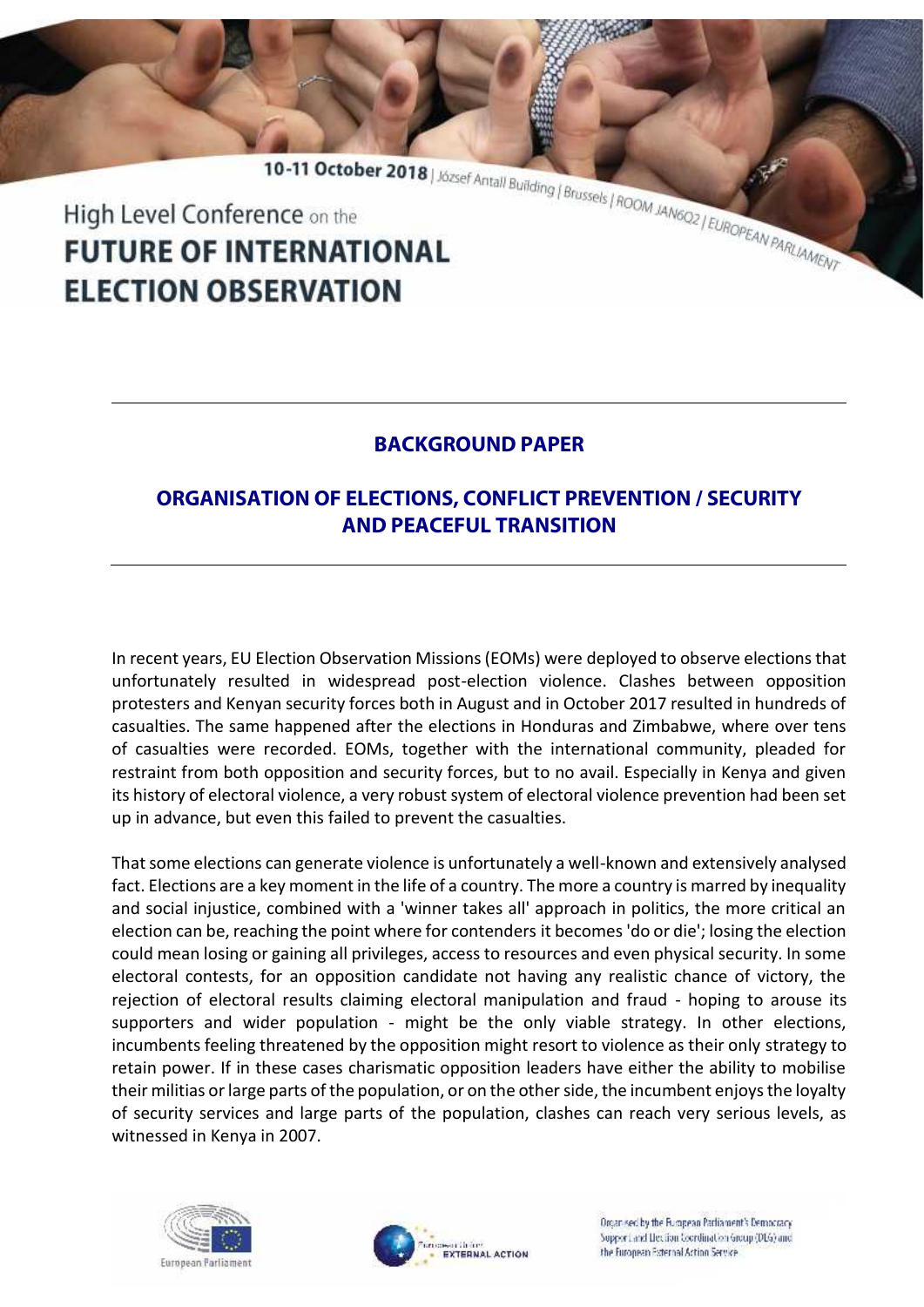Preventing electoral violence can be seen as both a long and a short/medium strategy. On the long term, this strategy should focus in reducing inequalities among the population - either real or perceived – strengthening the rule of law notably through contributing to ensuring the functioning of independent democratic institutions, a proper system of checks and balances (strengthening the role and capacity of the legislative and judiciary for instance), sound public finance management, transparency in the decision-making, reducing clientelism and corruption, among others. This is classical development work that can only be effective with a clear strategy that is supported nationally and internationally.

In the short/medium term, a large toolbox of strategies has been put into place by national governments, sometimes with the support of the international community, generally trying to promote dialogue and dispute resolution at local level, and including prevention fora that would include all stakeholders, from political party representatives to national administrations and security services, and civil society and religious organisations. At a higher level, ad hoc groups of high-level mediators have also been put in place by the international community, including regional organisations, as a tool to generally address or prevent violence.

Preventing electoral violence requires breaking down silos among stakeholders and putting in place strong co-operation between different actors, including the Election Management Bodies (EMB) and, among others, those national entities responsible for law enforcement and overall security maintenance.

Credible electoral processes are essential for conferring legitimacy to national and local governments. When successful, electoral processes offer the means of channelling social conflict through respectful and constructive debate; they provide the opportunity to citizens to voice their preference and elect their representatives. Elections can offer a safe, predictable, rule-bound method for arbitrating political and social conflict through the selection of representatives and confer the legitimacy garnered by the consent of the people for programs and policies.

Under States of Emergency or in post-conflict environments, elections should be organised at an appropriate time, when inclusive discussion brings a general understanding and agreement over the modalities of the electoral process and a widespread acceptance and trust in the ability of the election administration to organise credible, transparent elections. Under such circumstances, the presence of local and international observers is also a useful confidence-building measure, in particular in cases when the election administration does not enjoy the trust of the population.

At the EU level there are ongoing discussions on concrete ways to enhance its political engagement as well as how to develop further its analytical and operational tools. The aim is mainly to be able to foresee and anticipate the electoral violence risks and set up short and medium term mechanisms to either avoid or limit the occurrence of election violence. These mechanisms should be in place well before an election occurs, allowing for putting in place measures for preventing or mitigating violence (political dialogue facilitation, support to civil society or political parties). This is also why a longer term perspective should prevail on elections that present a potential for violence.

An integrated approach to conflicts and crises is the best way to tackle ongoing and future violence. A multi-dimensional toolbox (including political dialogue, cooperation actions and CSDP missions) should be used at different levels ranging from global to local actions to promote and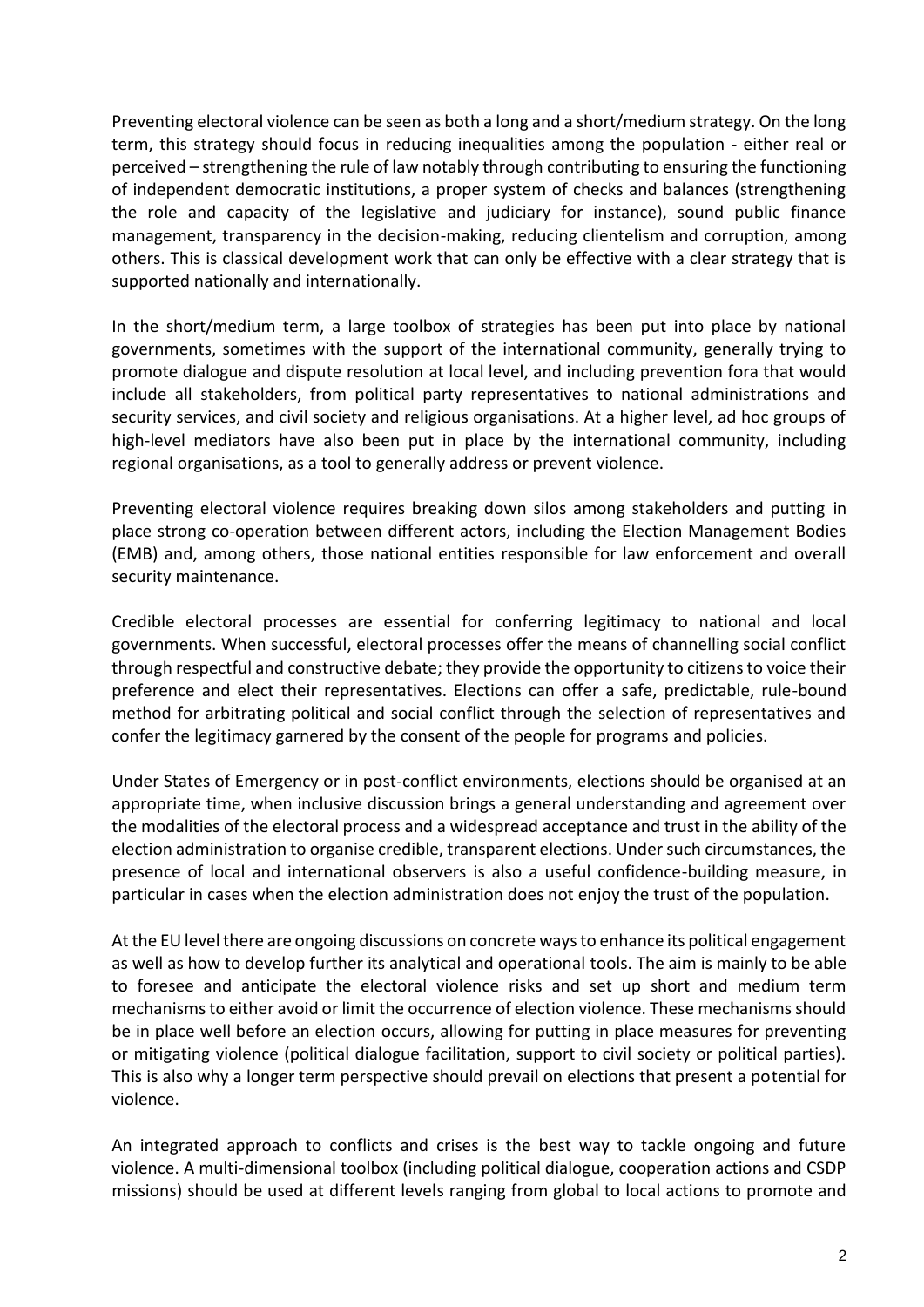support early warning mechanisms, dialogue among stakeholders, transparency and inclusivity measures, and avoid early disengagement from countries or stakeholders.

In this context, the EU and the UN have been working together to define and adopt an analytical framework that could help to single out elections with violence potential well beforehand, and put in place mitigation measures well ahead of an election. This work was presented at the conference "Sustaining Peace through Elections" which took place in Brussels on 8-9 October.

There is an ongoing effort in the context of EU election observation to integrate the electoral violence risk in the analysis of the exploratory mission. There is also more pre-deployment coordination with other election observation groups and conflict sensitivity training for EU observers is being mainstreamed. However, these are reactive tools dedicated more to protect the EOMs. Given that an EOM deploys to a country one-two months before an election, their scope to act in violence prevention is limited. Also, the EOM mandate is to act as an impartial and independent observer of the electoral process, with a clear limitation to its actions set by the obligation not to interfere in the electoral process. Such parameters limit the ability of an EOM to act as a mediator in conflict situations.

An efficient follow-up to relevant EOM recommendations is, in fact, the best approach to ensure that countries and their election frameworks become more resilient, thus less prone to catalyse violence in the future. Clearly this highlights how crucial the follow-up to EOM recommendations is for making electoral frameworks more resilient, transparent and inclusive. Putting in place electoral violence prevention mechanisms is medium term and often long term work over several electoral cycles.

Electoral risk analysis (Conflict analysis) should be integrated in all electoral assistance and must have a long-term focus. This is particularly relevant in relation to preventing and mitigating election-related violence as the structural causes of conflict need to be addressed for efforts to be successful. Furthermore, a longer term approach reflects the fact that violence can occur at different stages of the electoral process, and the recognition that building sustainable and credible democratic national institutions is part of a sound preventive approach.

In conducting electoral risk analysis and considering follow-up action, attention should turn to ways in which the EU and other international partners can help strengthen the credibility of the process and prevent potential triggers leading to actual violence. Since the risk analysis should also identify the structural/underlying causes of conflict, follow up action should also include longer term measures. In this respect EU work on follow-up to EOM recommendations can play a key part in supporting national efforts for the organisation of increasingly credible elections, thus reducing the risk of electoral violence.

While this part, relating to the EOM is steadily developing, interesting new avenues are being opened by the EU starting to work with political parties, seeking to enhance multiparty dialogues, tackling financial, legal and policy framework reform and focusing on young leaders and female politicians. In January 2018, the EU (DG DEVCO) launched a 5 MEU pilot global program on support to political parties. Three out of the five funded projects focus on the participation of women, especially young women, in political parties and are implemented in Tunisia, Malawi, Morocco and Benin.